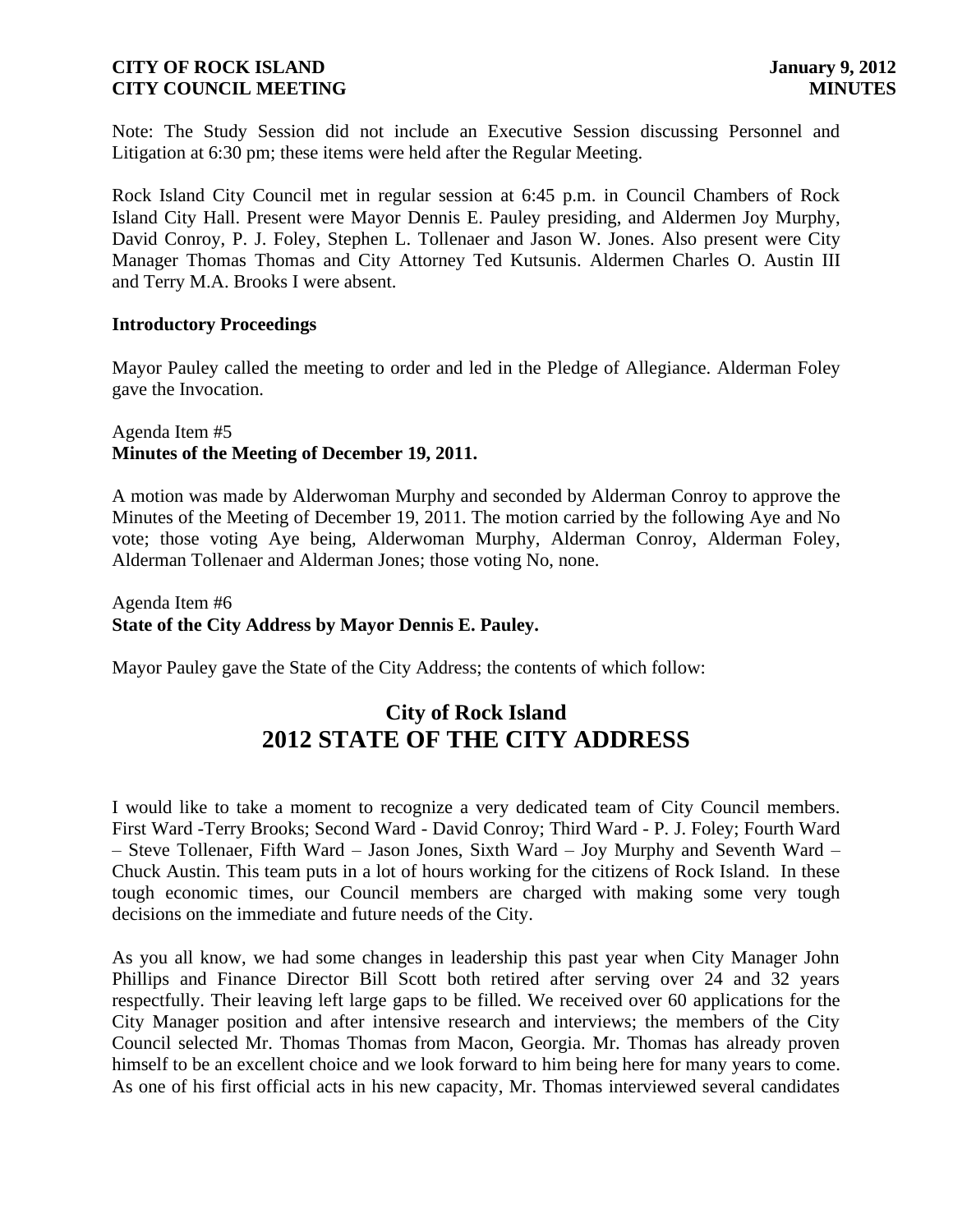and ultimately chose Ms. Cynthia Parchert to be the City"s new Finance Director and City Treasurer.

As everyone is well aware, 2011 was an extremely difficult financial year. This next year and probably the next several years as well, are going to be filled with challenges. In late November, we were informed that the Community Development Block Grant Funds we receive annually from the Federal Government would be cut by another \$129,000 to \$130,000. Mr. Thomas and his leadership team are already working diligently on the budget to overcome these shortfalls. They have scheduled two sessions in February and March to review the proposed budget with the City Council and we expect some very tough decisions will have to be made at that time. We will continue to take a very close look at staffing when positions come open to see if they can be consolidated or eliminated completely. The charge not to just City Council and staff, but to everyone, is that we all need to do more with less. The City of Rock Island will continue to maintain our financial reserves and to pay our obligations on time. We will continue to fully fund our pension obligations and will continue to carry our solid Aa2 credit rating with Moody"s Investment Services.

In these tough economic times, we need to access all of the Federal and State grants possible and the City of Rock Island has a team that does an exceptional job for us. In the past year, we have received Federal grants totaling over \$3.5 million and State grants totaling over \$3.9 million.

Projects that received Federal Funding include:

- Economic Development Administration Grant  $$1.5$  million to cover  $\frac{1}{2}$  of the cost of the new business park in Southwest Rock Island
- U.S. Environmental Protection Agency Revolving Loan Fund Grant \$500,000 for Brownfield site environmental assessments
- $\bullet$  Bulletproof Vest Partnership Program Grant \$6,480 to cover  $\frac{1}{2}$  of the cost of new bulletproof vests purchased by the Police Department
- Transient Boat Dock Grant \$1.5 million

State Grants received in 2011 include:

- Elderly Services Officer Program grant \$19,500
- Historic Preservation Grant for the website \$7,382
- Sustained Traffic Enforcement Program \$52,860
- Illinois Environmental Protection Agency Revolving Loan Fund we received a \$128,879 grant and \$309,676 in a low interest loan to upgrade store / treat basins
- Illinois Environment Protection Agency Revolving Loan Fund we received a \$2.5 million grant and \$17.5 million in a low interest loan to cover the first portion of the \$45 million expansion of the Wastewater Treatment Plant
- IKE Grant we received \$750,000 to cover a portion of the  $6<sup>th</sup>$  Avenue relief sewer project
- Turkey Hollow Road bridge reconstruction we received \$470,000 towards this project.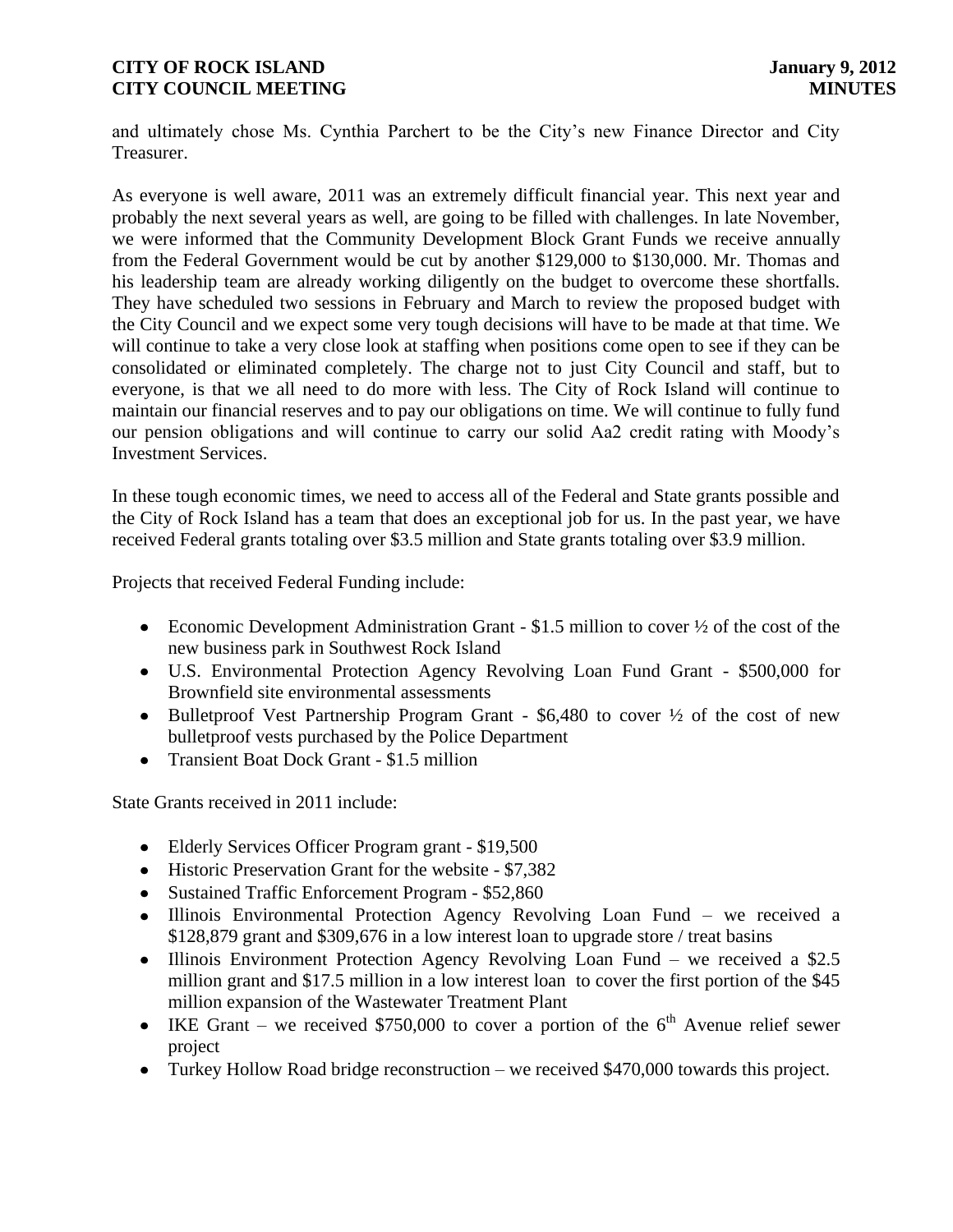Besides those grants just mentioned, the City of Rock Island was also able to invest over \$1.2 million of gaming revenues in street maintenance contracts. The largest single investment was the Ridgewood Road intersection on the Rock Island Parkway totaling \$560,000, but the many smaller projects were also completed throughout the City.

Rock Island also saw several other major projects in 2011, including:

- The completion of the Martin Luther King Jr. Center \$3,590,000
- $\bullet$  14<sup>th</sup> Street water tower replacement \$880,000
- Completion of the City's new municipal garage  $-$  \$4,500,000
- The relocation and expansion at Rock Island Auction Company
- Rock Island Housing Authority's Cascade Gardens housing complex
- Grand Opening of Jackson Square apartments
- Phase One completion of Augustana's Old Main, along with their  $150<sup>th</sup>$  anniversary.
- And construction has already begun on the \$45 million Wastewater Treatment Plant

We continue to work with Brian Hollenback and his excellent team of professionals at Renaissance Rock Island. In 2011, \$14.5 million was invested directly into Rock Island neighborhoods and 29 abandoned, foreclosed and vacant homes were purchased with neighborhood stabilization dollars. Of that number, 16 homes are completed, 10 have been sold, 8 are under construction and one is out to bid. 2012 will bring five new homes built in the Old Chicago redevelopment subdivision and an additional two new homes built in the Broadway Historic District. In addition to the reconstructed homes, 49 blighted structures have been demolished in 2011.

Through October, 2011, overall crime is down 8% compared to 2010 and as I hope you are all aware, the 2010 crime rate was very low compared to previous years. As with any effort to reduce crime, it takes a professional police department and the assistance and support of the community and elected officials. The crime rate has been reduced because everyone is working together. We will continue to partner with other criminal justice agencies towards pursuing violent and often times drug related investigations.

We asked Jerry Jones, Executive Director of the Martin Luther King Jr. Center to take a close look at the recommendations of the Safer Communities Task Force for additional measures we can take to work with our youth. It was determined we did not need to create a new program; the United Way already had a program in place called Achieve Quad Cities. After talking with the school district representatives and the United Way, we began to promote the program with a focus on Rock Island and a goal of helping to keep our students in school. I have been making presentations to local organizations and corporate CEOs urging them and their employees to participate in one of the programs, either job shadowing, as mentors or as classroom presenters. Even though we have excellent school systems in Rock Island, both public and private, we still have about 50 students a year that drop out of school. I don't have to tell you what their future will be without an education. I urge everyone to get involved in their schools and help our youth.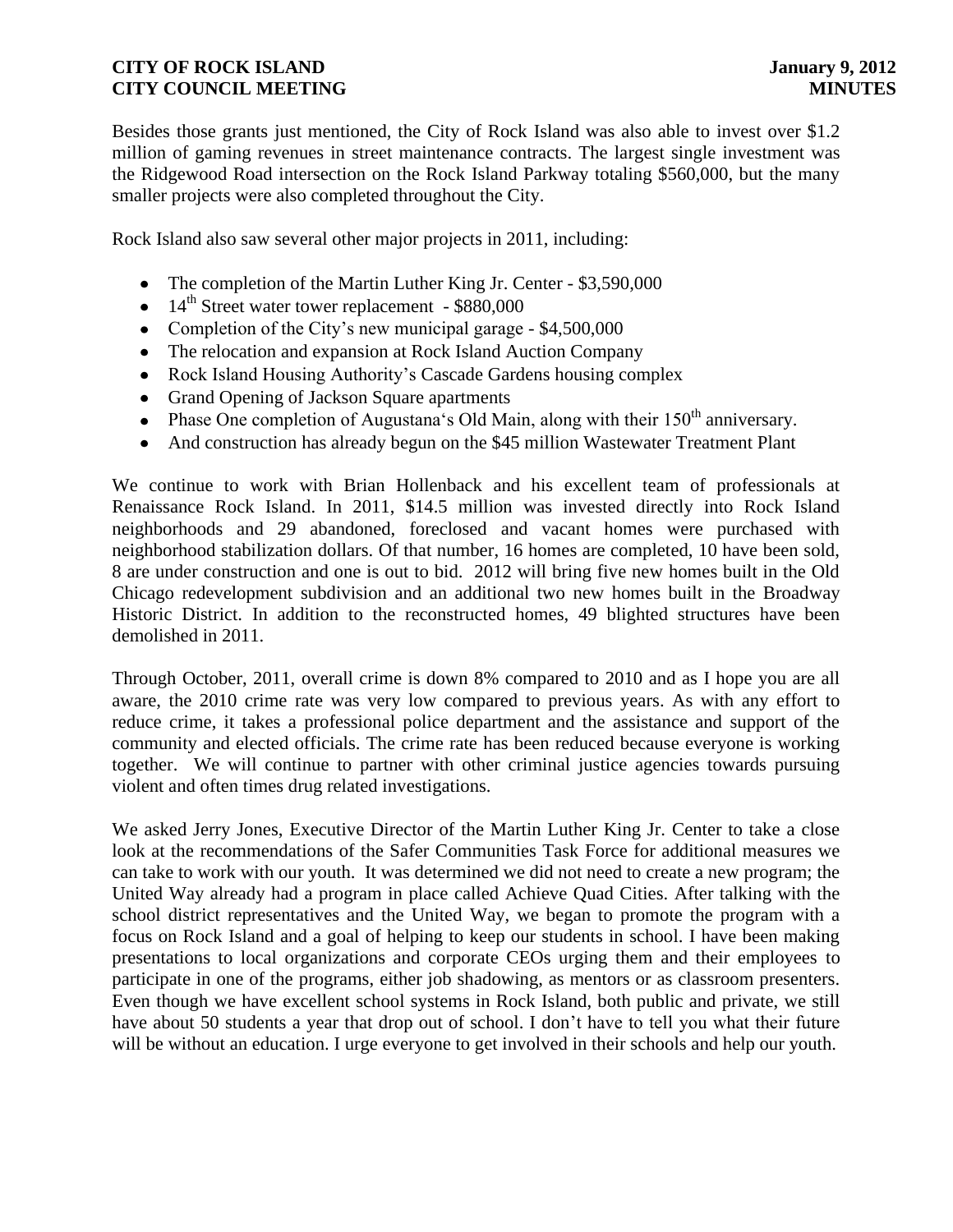As I said before, this is an extremely tough economy. We have experienced some losses, as has every community, but we have also had 25 new companies locate in Rock Island in the past year. They are:

A & J Tires Comfort Furniture Complete Balance Chiropractic District Theatre Embassy Square Mall Estate of Grace Feed the Seed Granet Concrete Grape Life Great River Productions Illinois Department of Employment Services IMI Recovery Las Palamas Restaurant Lucky Shamrock Morten Designs Premier Computers Pure Elements Rock Island Auction Roosters Bar and Grill Rozz Tox Fine Things Gifts Simmers Crave Sultan"s Restaurant Tapas Yoga Shala Van Wall Equipment

We have also had a lot of businesses with expansions in 2011, such as:

Aldi Foods Lungren"s Chiropractic Mama Bosso"s Pizza Martini"s on the Rock Midwest Tools and Equipment Mississippi River Truck and Trailer O"Melia"s Oh Nuts Rock Island Lubricants Saint Anthony"s Care Center Speed Attic Spirit Partners / Mandus Group Media Link Tri-City Heat Treat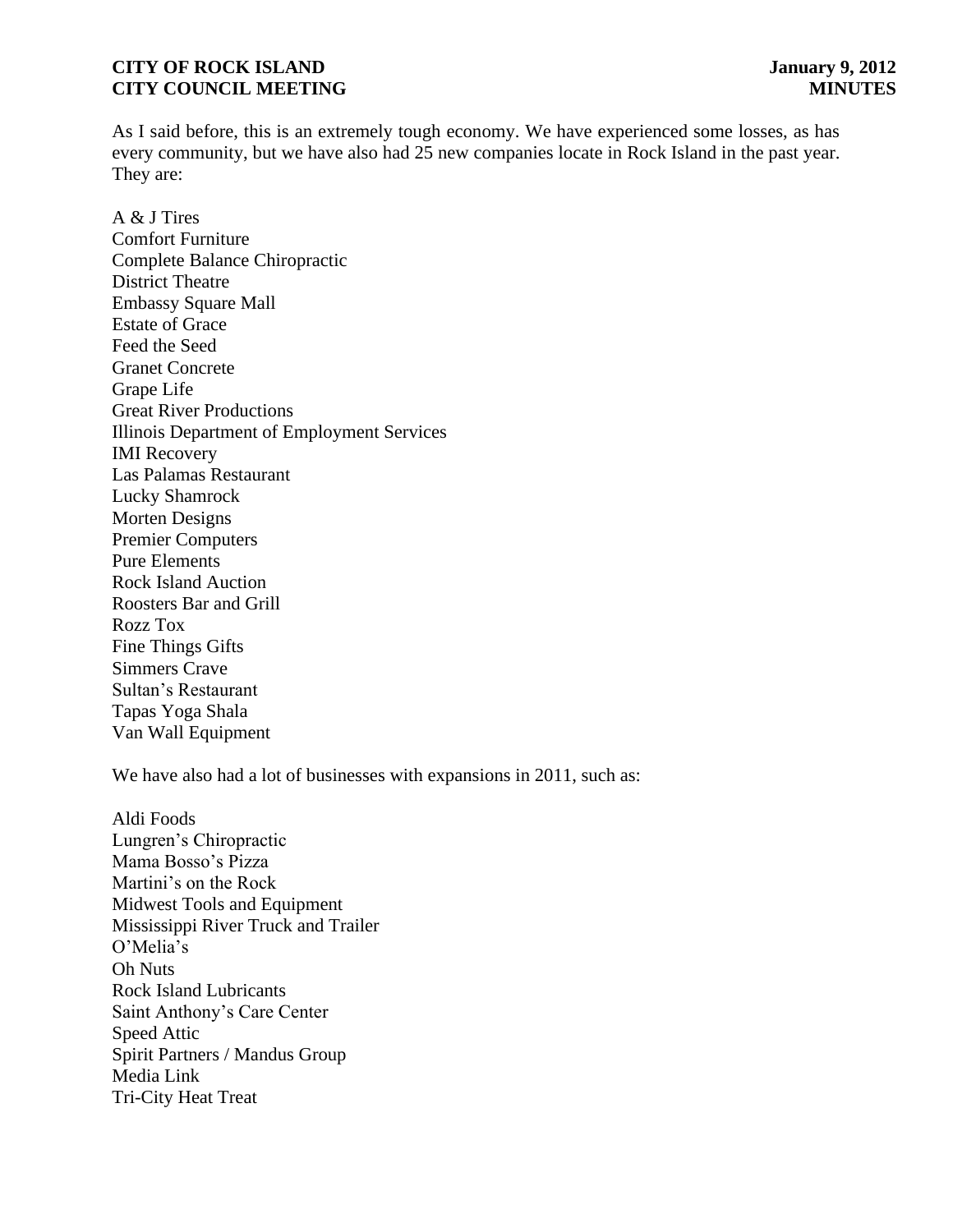#### Washington Crane

In 2012, we will continue to focus on casino area development. The revenues received from the casino help to finance street construction and our street maintenance program. We have received approval for access to the northeast quadrant of IL 92 and I280 and we are now working with all of the interested parties to develop the right project for that 88 acre tract of land.

We continue to evaluate our current police facility, recognizing that the current facility does not meet the needs of our community. A needs evaluation has been completed and soon we will have various focus groups review the study and the facility to make their recommendations. This project will take some time, but we want the final result to meet not only the current, but also the future needs of the police department.

I want to talk a bit about the awards received for Schwiebert Riverfront Park and the impact it has had our downtown area. In 2011, Rock Island received ten separate awards for the park, including:

- American College of Engineering Companies in Iowa (for engineering)
- Excellence in Special Projects for Park and Flood Protection
- National Association of Women in Construction (Outstanding Construction Project)
- McGraw Hill Midwest Construction (10 Best Award Government / Public)
- Partner Recognition Award Quad City Convention and Visitor Bureau
- Project Recognition Certificate (Riverfront Council)
- River Action (Eddy Award)
- Young Professional Network (Livability Award)
- Ouad City Riverfront Council (Bi-State Certificate of Appreciation)
- 2010 Hard Hat Award

In the first half of July, there were more games played on the interactive playground at Schwiebert Riverfront Park than any other city interactive playground in North America – beating out parks in New York, Philadelphia and New Orleans.

During this past summer, there were typically  $50 - 100$  people in the park until the 10:00 p.m. closing time every night. Red, White and Boom brought thousands of people into the park and the downtown area. The train festival in 2011 brought 30,000 participants from 46 states and 14 countries into the park and downtown area over the 4 day event. The economic impact of this festival has been identified to be \$5.5 million without multipliers. The event was rated by the two national train magazines as "The Best Railfan Event of the Year". The park is a tremendous asset to the community with requests to hold events at the park continuing to grow.

In addition to all of the positives at Schwiebert Park, Rock Island"s Whitewater Junction had another exceptional year also. With an attendance of approximately 40,000 people, it is estimated that over 3,000 hot dogs, 5,000 orders of nachos, 4,000 slices of pizza and 4,200 soft pretzels were consumed during the season. The average daily attendance was 500 people. Rock Island Fitness and Activity Center continues to have good numbers also and was able to increase the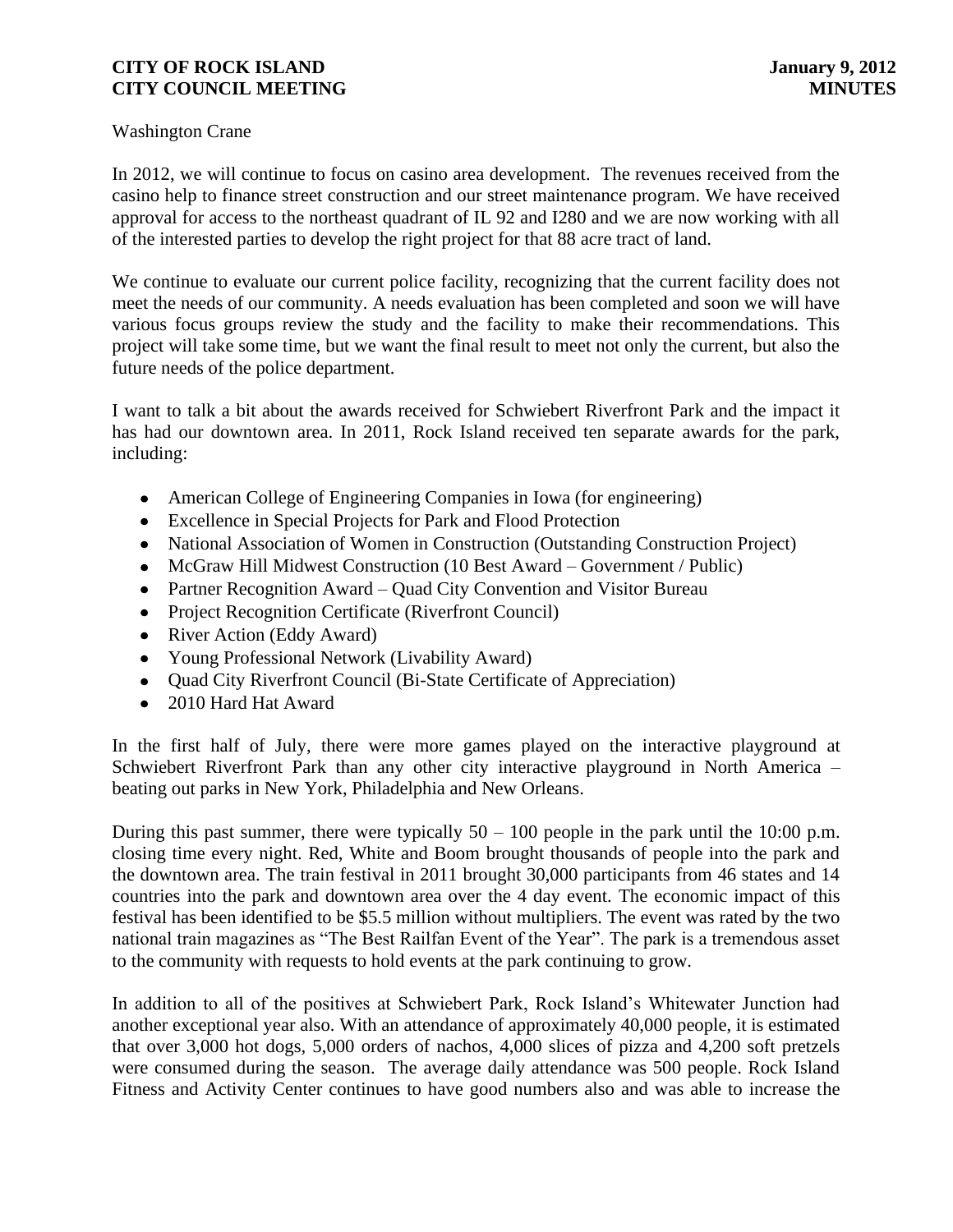number of programs and memberships with their new expansion. By moving Park Administration and RIFAC into one building, they were able to reduce their full time work force by two people, thereby reducing their operating costs.

Rock Island hosted the Changing Faces Study Circles involving more than 300 citizens, immigrants and refugees. Participants identified issues facing immigrants and refugees and formed five action teams to recommend specific steps to be taken to help and also to form the Quad City Alliance for Immigrants and Refugees. One of the participants, Morten Wa Byaombe, recently opened Morten Designs, Furniture Creations and Antique Restoration on  $3<sup>rd</sup>$  Avenue. He plans on helping others learn the trade of woodworking while running his business.

What lies ahead in 2012? In spite of the constant crunch on finances and the need to do more with less, we are looking to move ahead with several major projects for the next year.

 The current five year Capital Improvement Plan identifies ten street resurfacing and reconstruction projects for 2012, plus work on:

- The reservoir water tower rehabilitation
- The continued construction on the Wastewater Treatment Plant
- The filming of "Pizza Man", a \$5 million horror movie to be shot in Rock Island in the Spring
- The ground breaking on Rock Island's newest transit oriented development on  $1<sup>st</sup>$  Avenue and  $20<sup>th</sup>$  Street
- The relocation of the MetroLink transit station
- The development of market driven housing knows as "The Locks", 51 unit targeted to begin construction in the spring
- Ground breaking on seven new infill houses by GROWTH with five of the houses next door to the Martin Luther King Jr. Center and two in the Broadway District

As I said before, these are extremely challenging times in a very tight economic climate. The Council is prepared to make the tough decisions. Mr. Thomas and his leadership team know the challenges ahead and they are prepared to face them head on. All of the City employees are hard working individuals ready to do what is necessary to make Rock Island the place to live.

New businesses – new homes – new opportunities – new partnerships. That is what makes Rock Island such a great community to live, work and play.

Thank you,

Dennis E. Pauley Mayor City of Rock Island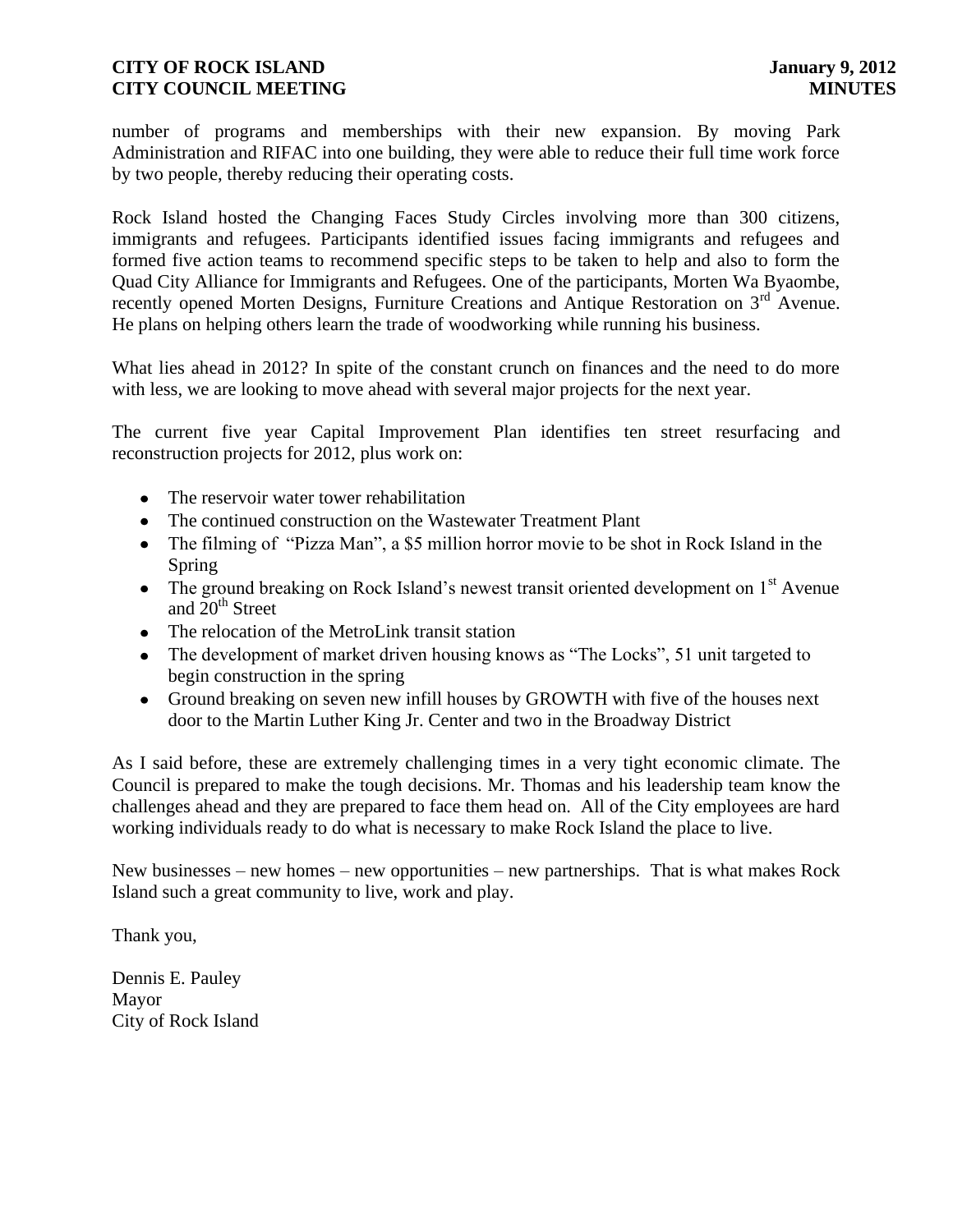#### Agenda Item #7

# **Presentation of the 2011 Commercial Beautification and Holiday Lighting Awards.**

Beautification Commission member Bob Towler and Mayor Pauley presented the 2011 Commercial Beautification Awards. The Rotary Trophy winner was presented to City Limits located at 4514 9<sup>th</sup> Street. The Mayor's Award was presented to Spirit Partners/Mandus Group located at 2408 4<sup>th</sup> Avenue. The Beautification Commission Award was presented to Old Mexico Restaurant located at 610 45<sup>th</sup> Street, and the City Council Award was presented to Aldi located at 1880 38<sup>th</sup> Street. In addition, 17 businesses were awarded with Honorable Mention Certificates.

Beautification Commission member Bob Towler and Mayor Pauley then presented the  $26<sup>th</sup>$ annual Holiday Lighting Awards to three (3) residential and three (3) commercial winners. The first place residential winner was Kim Reda of 3212 14<sup>th</sup> Street. The second place award winner was John & Jan Brixey of 1553 39<sup>th</sup> Street, and the third place award winner was Charles Slack Jr. of 4512  $12<sup>th</sup>$  Avenue. Commercial winners were Estate of Grace located at 1230  $30<sup>th</sup>$  Street, which won first place. The second place winner was Juli's Book Keeper located at 2608 21<sup>st</sup> Avenue, and the third place winner was One Hair Place located at  $1301 \overline{30}$ <sup>th</sup> Street.

#### Agenda Item #8 **Proclamation declaring January 16, 2012 as Martin Luther King Jr. Day.**

Mayor Pauley read the Proclamation declaring January 16, 2012 as Martin Luther King Jr. Day.

Martin Luther King Center Director Jerry Jones stepped forward and accepted the Proclamation. Mr. Jones stated that he wanted to welcome everyone to the  $29<sup>th</sup>$  annual memorial service of Reverend Martin Luther King Jr., which will be held at 10:30 a.m. on Monday, January 16, 2012 in the new banquet room of the Martin Luther King Center. Mr. Jones stated that the event is open to the entire community. In addition, Mr. Jones indicated that the King Center will be saying goodbye to one of its staff, Ida Robinson who will be retiring. It was noted that Ms. Robinson has been with the King Center for over 40 years.

#### Agenda Item #9

#### **Public Hearing on a request from Karpeles Manuscript Library for a Special Use Permit to operate a manuscript library museum at the former First Church of Christ, Scientist at 700 22nd Street.**

Mayor Pauley closed the regular meeting at 7:19 pm and opened a Public Hearing on a request from Karpeles Manuscript Library for a Special Use Permit to operate a manuscript library museum at the former First Church of Christ, Scientist at 700 22<sup>nd</sup> Street.

Mr. Christopher Kelly with the Karpeles Manuscript Museums at  $700\ 22<sup>nd</sup>$  Street (local address) stepped forward. Mayor Pauley swore in Mr. Kelly.

Mr. Kelly thanked the Mayor and Council for allowing Karpeles Manuscript Museum the opportunity to establish a business in this fantastic city. Mr. Kelly stated that this is number 12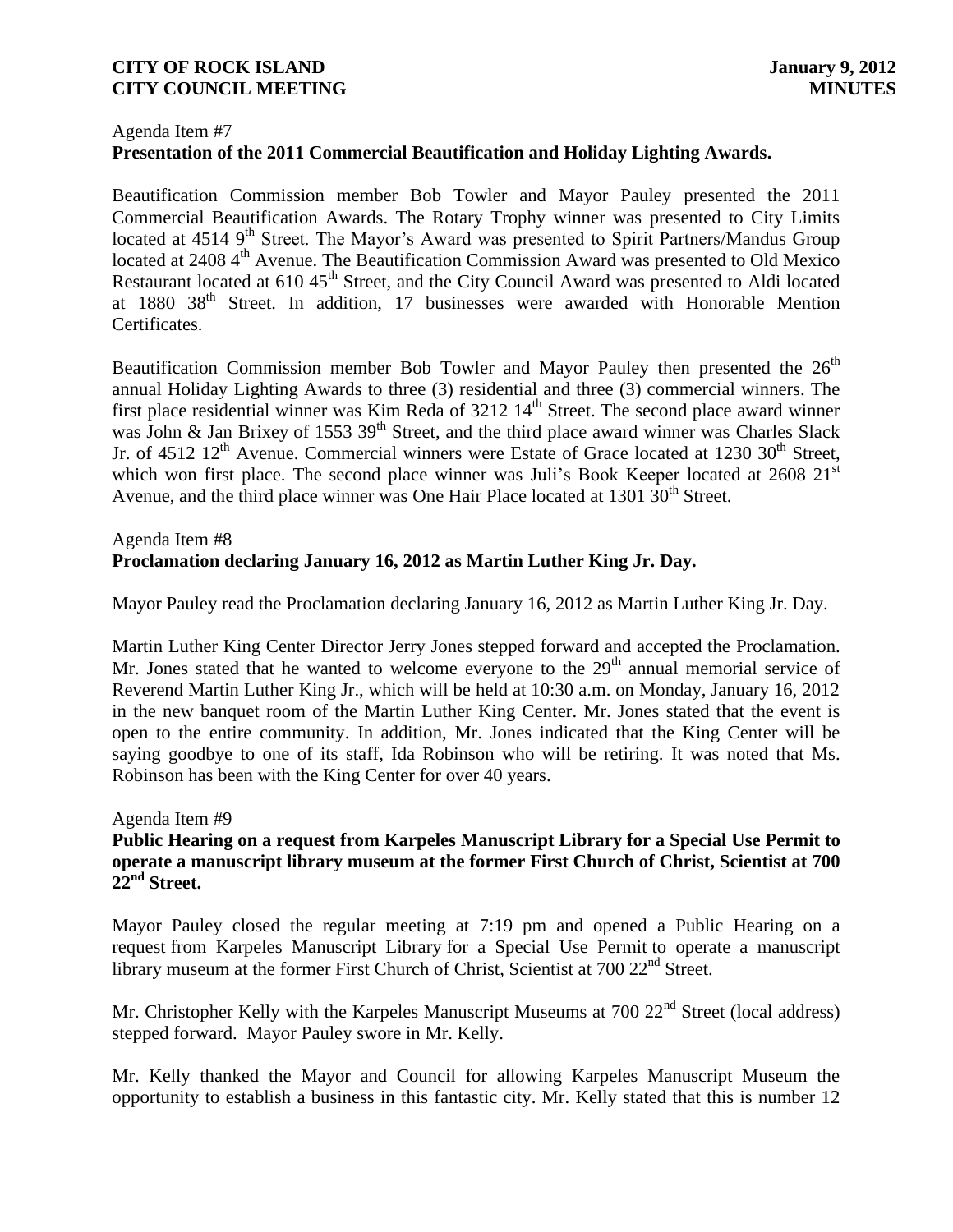for Karpeles and number one for ease of operation in making Karpeles Manuscript Library Museum feel welcome.

Alderman Conroy stated that he was very happy to see this business coming to Rock Island and it will be a great facility to the City of Rock Island.

Alderman Jones indicated that he could not think of a better fit for that neighborhood or for the City of Rock Island. Alderman Jones stated that he is very excited for this business to be in the neighborhood.

Alderman Foley offered that it is great to see the documents that the museum will have circulating through and that it is free and open to the public. Alderman Foley stated that it is a great fit for the building.

Mayor Pauley inquired as to whether there was anyone who wished to speak in favor of the Special Use Permit application.

Ms. Diane Oestreich of 816 22<sup>nd</sup> Street stepped forward. Mayor Pauley swore in Ms. Oestreich.

Ms. Oestreich stated that she and Mr. Oestreich are adjacent property owners and they are totally delighted with this business coming into the neighborhood. Ms. Oestreich indicated that they are very appreciative of the fact that this is a perfect fit for a building that can be difficult to rehab, restore or to find another use for. Ms. Oestreich welcomed Karpeles Manuscript Library to the neighborhood.

Mayor Pauley then inquired as to whether there was anyone who wished to speak in opposition to the Special Use Permit application. No one stepped forward.

With no others present to speak in favor of or in opposition to the Special Use Permit application, Mayor Pauley closed the Public Hearing and reconvened the regular meeting at 7:24 p.m.

It was moved by Alderman Jones, seconded by Alderman Conroy to approve the Special Use Permit as recommended, subject to the stipulations that up to five employees shall be allowed; hours of operation shall be 11:00 a.m. to 4:00 p.m., Tuesday through Friday; a 15 square foot unlighted attached sign be allowed on the east façade; a minimum of 16 parking spaces be provided; that the use shall meet all other applicable codes and ordinances and refer to the City Attorney for an ordinance. The motion carried by the following Aye and No vote: those voting Aye being Alderwoman Murphy, Alderman Conroy, Alderman Foley, Alderman Tollenaer and Alderman Jones; those voting No, none.

# Agenda Item #10 **A Special Ordinance removing a handicapped parking space at 1824 10th Street**.

Alderman Conroy moved and Alderman Foley seconded to consider, suspend the rules and pass the ordinance. The motion carried by the following Aye and No vote: those voting Aye being,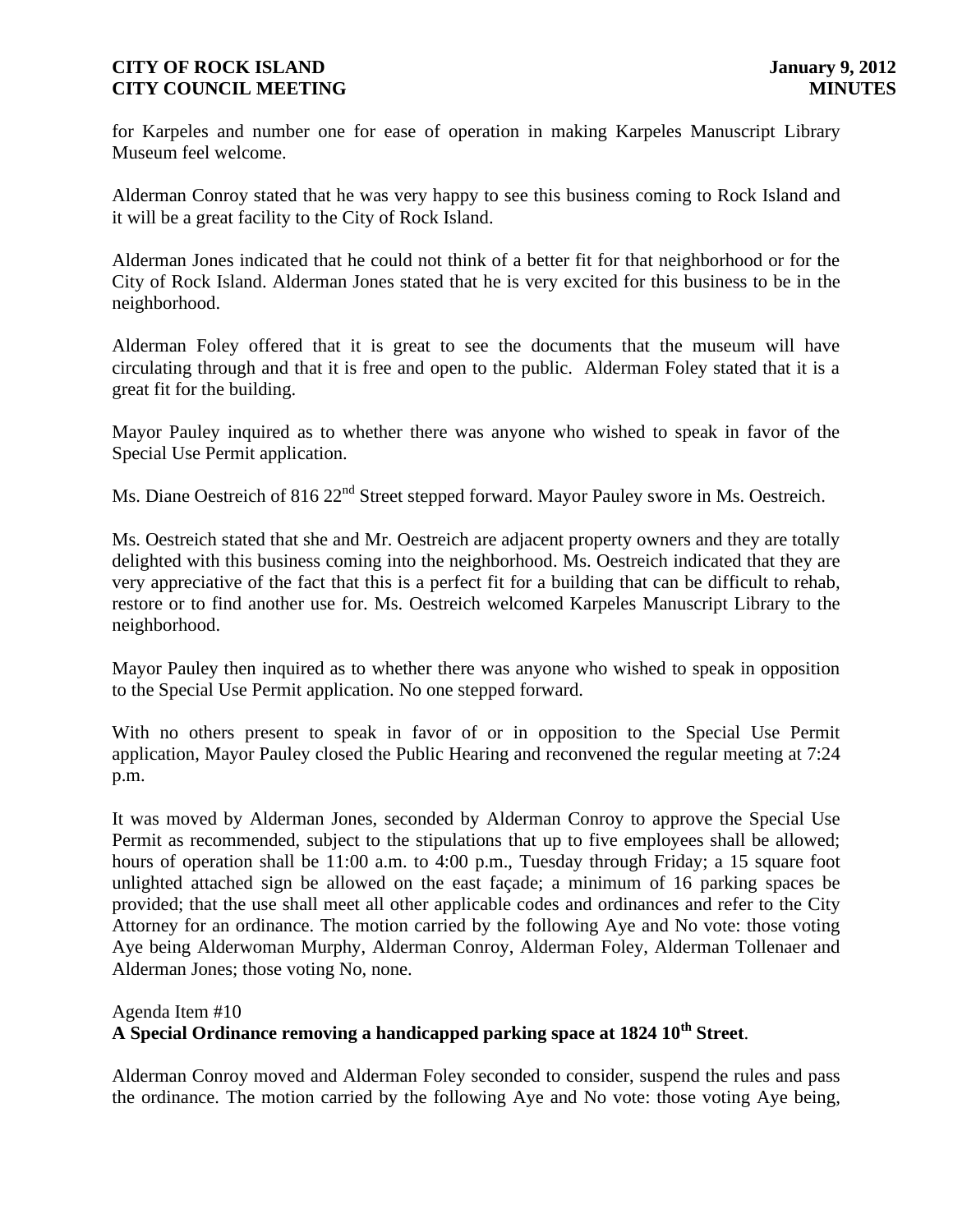Alderwoman Murphy, Alderman Conroy, Alderman Foley, Alderman Tollenaer and Alderman Jones; those voting No, none.

# Agenda Item #11 **A Special Ordinance removing a residential only parking zone on the east side of 22nd Street between 18th Avenue and 20 ½ Avenue**.

Alderman Foley moved and Alderman Conroy seconded to consider, suspend the rules and pass the ordinance. The motion carried by the following Aye and No vote: those voting Aye being, Alderwoman Murphy, Alderman Conroy, Alderman Foley, Alderman Tollenaer and Alderman Jones; those voting No, none.

Agenda Item #12 **CLAIMS**

It was moved by Alderman Conroy and seconded by Alderman Foley to accept the following reports and authorize payment as recommended. The motion carried by the following Aye and No vote: those voting Aye being, Alderwoman Murphy, Alderman Conroy, Alderman Foley, Alderman Tollenaer and Alderman Jones; those voting No, none.

- a. Report from the Administrative Services Department regarding payment in the amount of \$555.33 to Kimberlee Stevenson for General Liability claim.
- b. Report from the Administrative Services Department regarding payment in the amount of \$650.00 to George Whan for General Liability claim.
- c. Report from the Public Works Department regarding payment #4 in the amount of \$30,988.05 to General Constructors, Inc. for services provided for the Turkey Hollow Road Bridge Replacement project. (002)
- d. Report from the Public Works Department regarding payment in the amount of \$22,500.00 to Elliott Equipment for rental of two refuse packers for the 2011 fall leaf collection. (355)

#### Agenda Item #13

 **Claims for the weeks of December 16 through December 22 in the amount of \$3,386,334.64, December 23 through December 29 in the amount of \$292,389.84, and December 30 through January 5 in the amount of \$280,934.38.**

Alderman Jones moved and Alderman Foley seconded to allow the claims. The motion carried by the following Aye and No vote: those voting Aye being, Alderwoman Murphy, Alderman Conroy, Alderman Foley, Alderman Tollenaer and Alderman Jones; those voting No, none.

#### Agenda Item #14

**Payroll for the weeks of December 12 through December 25 in the amount of \$1,210,906.94.**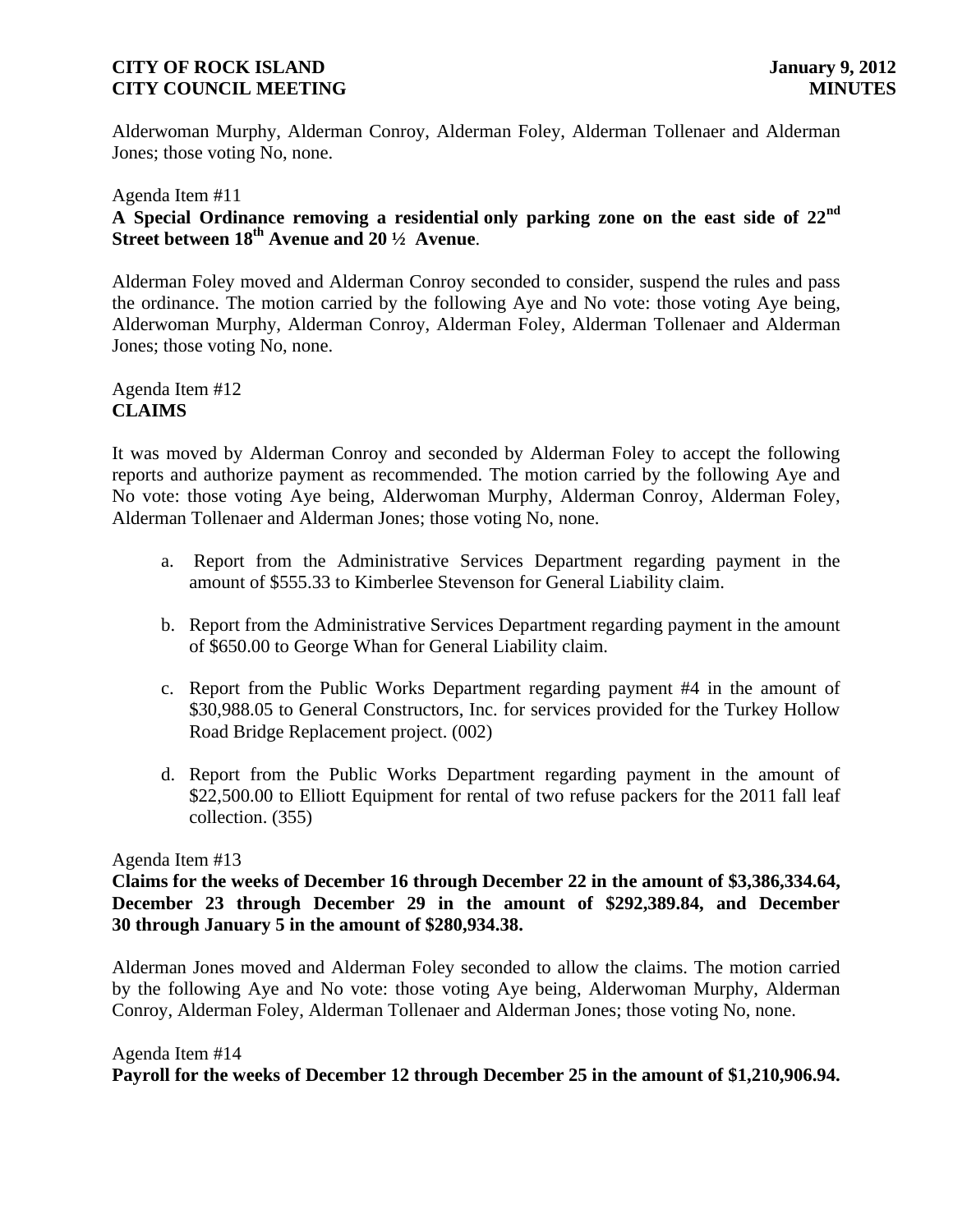It was moved by Alderman Foley and seconded by Alderwoman Murphy to allow the payroll. The motion carried by the following Aye and No vote: those voting Aye being, Alderwoman Murphy, Alderman Conroy, Alderman Foley, Alderman Tollenaer and Alderman Jones; those voting No, none.

#### Agenda Item #15

# **Report from the Community and Economic Development Department regarding bids for the installation of a tarp on the Old Lincoln School roof at 2125 7th Avenue**.

Note: The recommendation on the report was to reject the bids.

Alderman Jones moved and Alderwoman Murphy seconded to approve the bids.

Discussion followed. Diane Oestreich of 816 22<sup>nd</sup> Street stepped forward. Ms. Oestreich discussed the timeline as it related to the stabilization of Old Lincoln School in regards to placing a tarp on the roof of the building. Ms. Oestreich stated that she was disappointed several months ago when this item was deferred. Ms. Oestreich advised that after meeting with the City Manager and Alderman Jones, she researched to find a basis for placing a tarp on the roof. It was noted that there was not a lot of support in the state wide preservation community for this being a long term solution. Ms. Oestreich discussed the condition of the roof and offered several suggestions including patching the major holes in the roof.

Mr. Larry Miller of 832  $19<sup>th</sup>$  Street stepped forward. Mr. Miller voiced concerns that he hoped something would be done with the roof and stated that something should be done.

Linda Anderson of  $1718$   $21<sup>st</sup>$  Street stepped forward. Ms. Anderson stated that as Council approaches the deadline to keep in mind that they are still moving forward with the idea of putting a plan together for the neighborhood north of  $7<sup>th</sup>$  Avenue. Ms. Anderson advised that it would be a mistake to do anything that permanently damages this building prior to a plan coming together.

 Alderman Conroy advised that the tarp was going to be put up last October and it wasn"t. Alderman Conroy commented that this wasn"t a two or three year fix, this was a one year hope and that is why the tarp was going to be put on the roof. Alderman Conroy indicated that it is very late in the process to do what should have been done in October. Alderman Conroy offered that he would not be voting for placing a tarp on the roof.

 Alderman Tollenaer discussed the timeline for the stabilization of Old Lincoln School. Alderman Tollenaer pointed out that the City has worked hard on doing something with this building. Alderman Tollenaer commented that he would not be supporting the placement of a tarp on this roof.

Alderman Jones advised that he was extremely disappointed in the timeline of this process. Alderman Jones noted that he would be supporting putting a tarp on the roof of the building.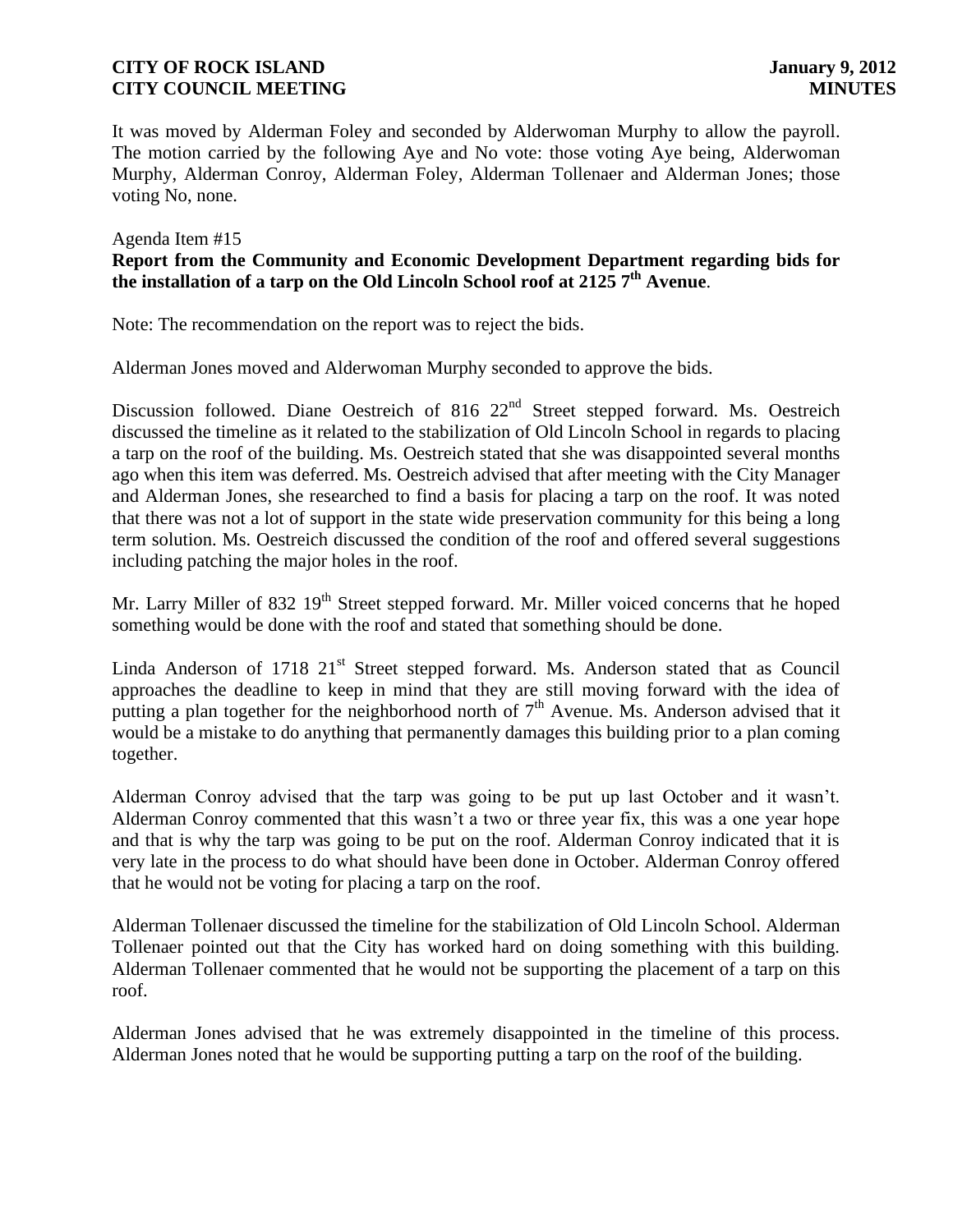Alderwoman Murphy stated that she had suggested putting a tarp on the roof to give it more time. Alderwoman Murphy advised that the City as the caretakers of the property did not do due diligence in trying to market it. It was noted that the tarp was initially suggested to give it one more year for different parties to market it. Alderwoman Murphy stated that it is a beautiful building. Alderwoman Murphy stated that she was in support of putting a tarp on the roof.

 Alderman Foley stated that he didn"t feel that it is a necessary need for the placement of a tarp on the roof. Alderman Foley indicated that he would not be in support of placing a tarp on the roof.

Alderman Jones inquired as to when the next date would be for looking at bids for demolition.

 Community and Economic Development Director Greg Champagne advised that he recalled that it was Council's direction to bring bids back to the July  $9<sup>th</sup>$  meeting for consideration of the demolition of the property.

 More discussion followed regarding demolition of the building as it related to salvage and standard demolition.

After discussion, the motion did not carry, it failed by the following Aye and No vote: those voting Aye being, Alderwoman Murphy and Alderman Jones; those voting No, Alderman Conroy, Alderman Foley and Alderman Tollenaer.

#### Agenda Item #16

# **Report from the Community and Economic Development Department regarding City of Rock Island membership in Quad City Alliance for Immigrants and Refugees (QCAIR).**

It was moved by Alderwoman Murphy and seconded by Alderman Conroy to approve membership in QCAIR for discussion purposes.

Discussion followed with Alderman Jones stating that there will be a lot of staff members for the action team. Alderman Jones inquired as to what level of commitment there will be.

Community and Economic Development Director Greg Champagne advised that the commitment level is a one hour meeting. It was noted that the numbers are larger but the time commitment is fairly short. Mr. Champagne added that the maximum number is between 8 and 13 staff members.

Alderwoman Murphy inquired as to what is the size of the immigrant and refugee population in the community.

Mr. Champagne noted that he did not have the numbers but the size has grown significantly over the years.

Mr. Ed Hanna of 2529 35<sup>th</sup> Avenue stepped forward. Mr. Hanna advised that he has been involved in this for the last year and a half. Mr. Hanna stated that he could not provide the exact number of immigrants and refugees in the Quad Cities, but currently in the Rock Island school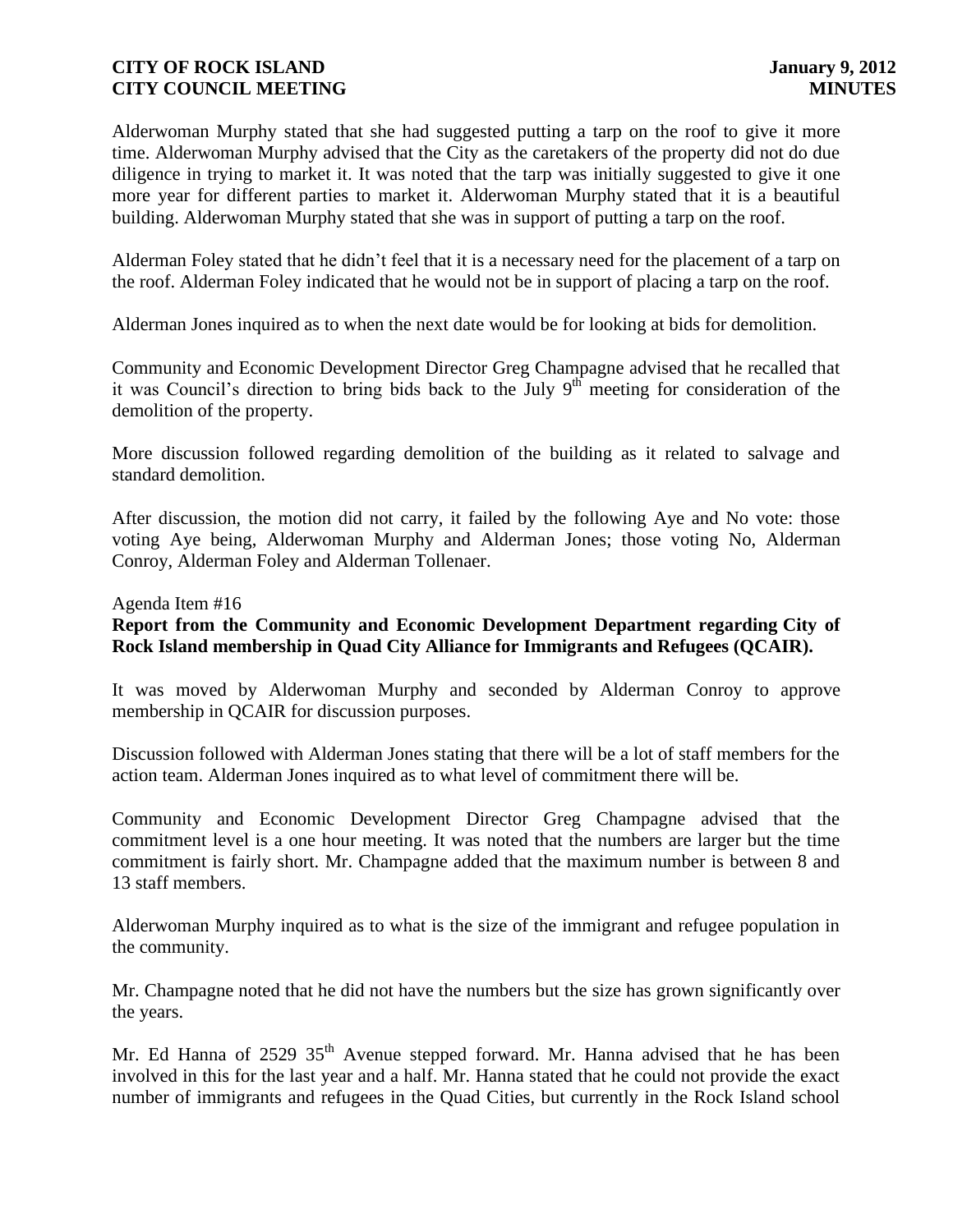district there is over 30 dialects and languages being spoken. Mr. Hanna offered that this effort is to help immigrants and refugees become assimilated into the community. Mr. Hanna explained the QCAIR structure. Mr. Hanna noted that the QCAIR will be formed on February 23<sup>rd</sup> and tomorrow there will be a meeting to try and involve the other communities. Mr. Hanna added that it is important for the City of Rock Island to be involved to show support.

Mr. Champagne made reference to various printed material that stated that more than 500 immigrants and refugees have moved into the City in the past five years.

Alderwoman Murphy"s concern was that there would be 13 staff members and Council commitments to this program. Alderwoman Murphy stated that she also understood it is going to be Quad City wide. Alderwoman Murphy noted that a lot of the services listed in the report are also offered throughout the City. Alderwoman Murphy stated that she would not support the commitment of 13 staff members to get involved, but will support having a representative of the community, or Council or staff.

At this time, Alderwoman Murphy withdrew her motion and Alderman Foley withdrew his second.

Alderwoman Murphy then moved to approve membership in the QCAIR and appoint two individuals, Council, management or citizens to be delegates, Alderman Jones seconded.

Discussion followed. Alderman Conroy advised that before Council allows any of staff or employees, he would like it to be shown in their budget that they spend time on this so that costs will be known for the future for participation in this program.

At this time, Alderwoman Murphy withdrew her motion. Alderman Tollenaer then moved to table this item.

More discussion followed. Mr. Hanna stated that the membership deadline is January  $31<sup>st</sup>$  to have a member for the first go around of QCAIR. It was noted that it would be six months before new members are taken into the organization. Alderwoman Murphy inquired as to whether commitment was needed for being a member. Mr. Hanna responded yes.

At this time, Alderman Tollenaer withdrew his motion.

Mayor Pauley stated that he has attended several of these meetings and the meetings are important. The Mayor added that what the people need more than anything is information and this organization will help to supply that information. It was noted that Mayor Pauley was not convinced it would take 13 people, but he did not have a problem with two people and to look for additional people that want to volunteer their own time from the City.

Alderwoman Murphy then moved to approve membership in the QCAIR and appoint two individuals, Council, management or citizens to be delegates, Alderman Jones seconded.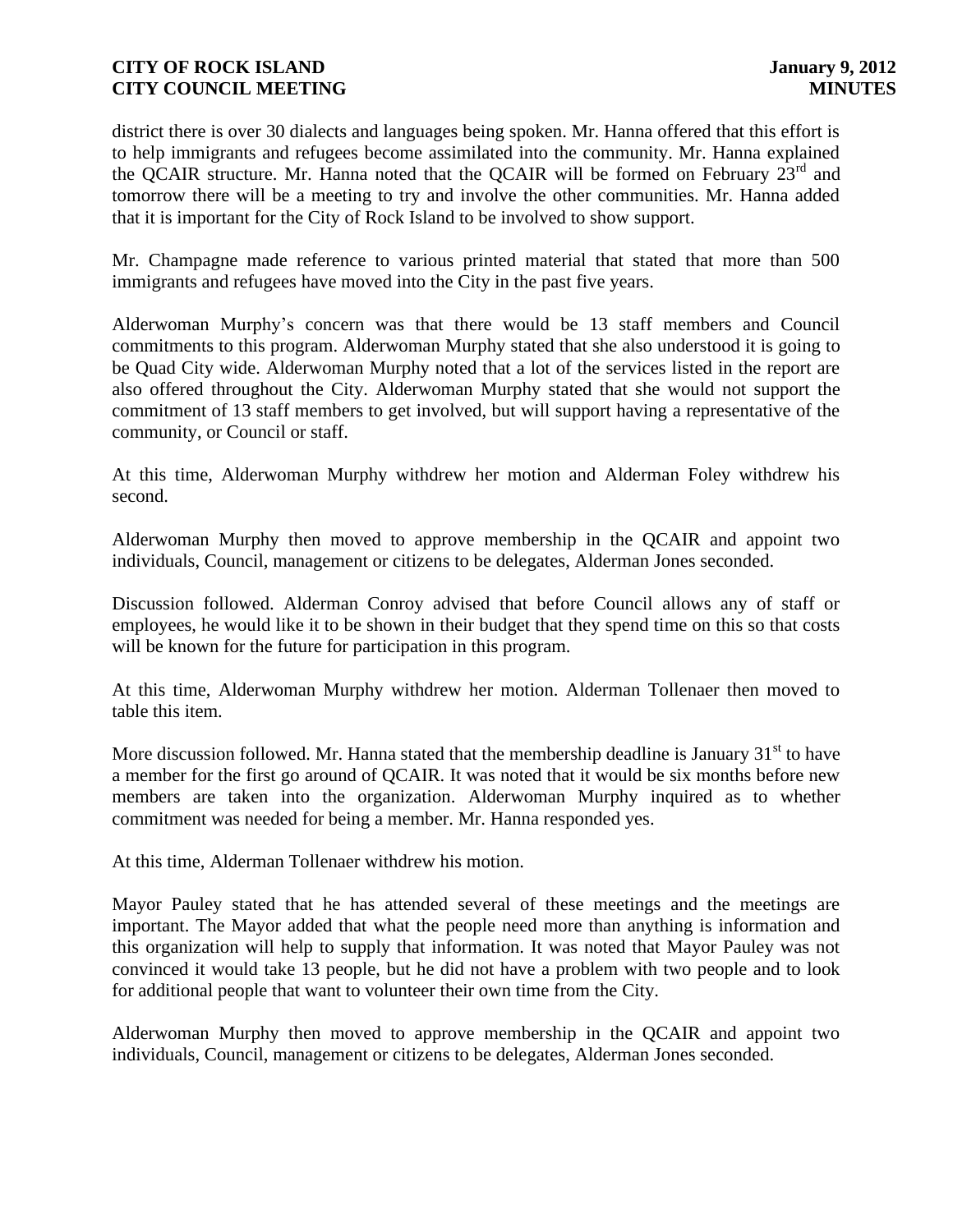After more discussion in regards to appointments, the motion carried by the following Aye and No vote: those voting Aye being, Alderwoman Murphy, Alderman Conroy, Alderman Foley, Alderman Tollenaer and Alderman Jones; those voting No, none.

#### Agenda Item #17

**Report from the Traffic Engineering Committee regarding a request (neighborhood petition) to allow parking on the north side of 25th Avenue between McMillan Court and the fire hydrant west of McMillan Court.** (*A motion remained on the floor -* Alderman Foley moved and Alderwoman Murphy seconded to not approve parking on the north side of  $25<sup>th</sup>$ Avenue from the fire hydrant west of McMillan Court to McMillan Court except 20 feet on the east and west side of the east entrance of Hickory Parking Condos and McMillan Court, and to not refer to the City Attorney for an ordinance.)

Note: Agenda Item #17 was deferred from the December 19, 2011 Council meeting.

At this time, Alderwoman Murphy withdrew her second and Alderman Foley pulled his motion.

Mayor Pauley advised that Agenda Item #17 is eliminated.

#### Agenda Item #18

**Report from the Traffic Engineering Committee regarding a request (neighborhood petition) to allow parking on the north side of 25th Avenue between McMillan Court and the fire hydrant west of McMillan Court.**

Alderman Foley moved to deny the request and Alderman Conroy seconded.

Discussion followed.

Mr. John Shewell stepped forward. Mr. Shewell stated that he owns rental property at 2446 McMillan Court and has agreed to represent the residents of McMillan Court that signed a petition that Council received. Mr. Shewell indicated that there is a parking problem within McMillan Court. Mr. Shewell advised that residents rely on the on street parking because most of their driveways will only allow for one space to park their vehicles. Mr. Shewell stated that residents of McMillan Court want to park as close to their homes as possible. Mr. Shewell further discussed as to why adequate parking should be allowed.

Mr. Randy Heggen of 202 Hilltop Court, Milan, IL stepped forward. Mr. Heggen stated that he was at the Council meeting on behalf of his parents that reside at  $1737 25<sup>th</sup>$  Avenue. Mr. Heggen advised that in his opinion, it is not up to the City to provide numerous parking spots to one rental property that has had two or three cars parking at the residence on any given night. Mr. Heggen added that this is the cause of the problem. Mr. Heggen commented that jeopardizing safety by restoring two parking spaces on  $25<sup>th</sup>$  Avenue does not solve any space problem on McMillan Court. Mr. Heggen further discussed this issue.

Alderman Foley stated that he will be voting against this item. Alderman Foley advised that he recently drove to that area to see what it would be like if someone had to go left to head east onto